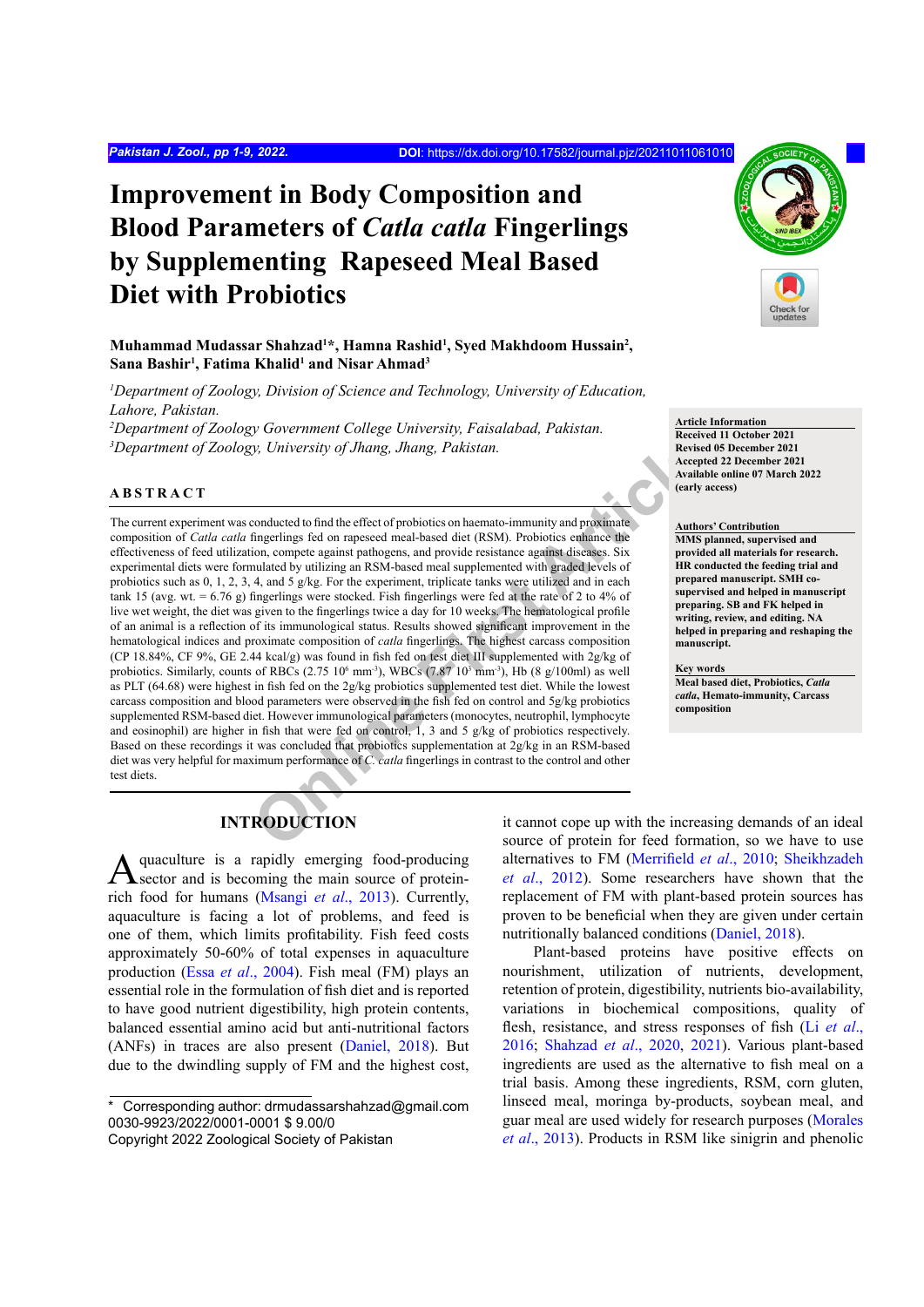compounds which are involved in antioxidant activities have positive effects on the health of fish ([Alashi](#page-6-2) *et al*., [2014](#page-6-2); [Mazumder](#page-7-4) *et al*., 2016). Anti-nutritional factors of RSM have some destructive effects such as reduced feed digestibility and retard growth ([Wu and Muir, 2008](#page-8-3)). To increase its efficacy, we use it along with probiotics. Probiotics perform many functions, such as enhancing the effectiveness of fish feed, competing against pathogens, providing resistance against diseases, increasing growth performance, enhancing nutrient digestibility, reducing water pollution, and improving the quality of water ([Tuan](#page-8-4) *et al*[., 2013](#page-8-4)). Due to the fast growth and high demand of Indian major carps mainly *C. catla* is the utmost preferred farm fish in Asia [\(FAO, 2013\)](#page-6-3). Among them, *C. catla* is a famous aquatic fish in Asia. It is most abundant in Pakistan and cultivated with other major Chinese carps (Lone *et al*[., 2009](#page-7-5)). The current research was carried out to find the optimal level of probiotics supplemented RSMbased diets for improvement in hemato-immunity and carcass composition of *C. catla* fingerlings. The research was carried out to identify the influence of rapeseed meal by-product-based diet supplemented with probiotics on hemato-immunity and carcass composition of *C. catla*  fingerlings.

# **MATERIALS AND METHODS**

Analysis for experimental work was performed in the Fish Nutrition Lab, Department of Zoology, University of Education, Lahore.

#### *Fish and their maintenance*

*C. catla* or thaila fingerlings were acclimatized for two weeks prior to the beginning of the experiment. Fingerlings were kept in 70L water capacity V-shaped water tanks, were fed once a day on a basal diet during the acclimatization period. Throughout the experimental period, the air pump was utilized for supplying air through the capillary system. Before starting the trial, fish fingerlings were washed for 60-120 seconds with 0.5% brine solution to kill parasites, if they exist ([Rowland and](#page-8-5) [Ingram, 1991\)](#page-8-5).

Fingerlings of *C. catla* were fed two times a day. The surplus feed was cleaned from all tanks, by opening dedicated valves in each of them. The tanks were washed entirely to clean the uneaten feed and replenished with tap water.

# *Formation of feed pellets*

**Examplemental work was performed in the Until the time of the same and servered means (<sup>2</sup>)<br>
<b>Online First [A](#page-6-4)** and Tep and Tep and Tep and Tep and Tep and Tep and Tep and Tep and Tep and Tep and Tep and Tep and Tep and Tep Constituents of diet formulation of *C. catla* fingerlings (Table I) examined by following standard methods [\(AOAC,](#page-6-4) 1995) were homogenized by addition of 10-15% distilled water to form appropriate textured dough. A pellet machine was used to prepare fish-food pellets [\(Lovell, 1989\)](#page-7-6). One control and five experimental diets with graded levels (0, 1, 2, 3, 4, and 5 g  $kg^{-1}$ ) of probiotics ([Table I\)](#page-1-0) sprayed on each trial diet were prepared. The control diet was also sprayed with the same quantity of  $H_2O$  (without probiotics supplementation) to preserve an equal amount of moisture. Until the time of utilization, all sprayed diets after drying were stored in air-tight jars and set aside at 4°C.

<span id="page-1-0"></span>**Table I. Ingredients (%) of rapeseed meals based test diet for** *Catla catla* **fingerlings.**

| <b>Ingredients</b> | <b>Test diets</b>     | Chemical composition (%) of fish feed ingredients |                                 |              |                                                |               |            |                            |  |
|--------------------|-----------------------|---------------------------------------------------|---------------------------------|--------------|------------------------------------------------|---------------|------------|----------------------------|--|
|                    | composition<br>$(\%)$ | Dry matter<br>$(\%)$                              | <b>Gross energy</b><br>(Kcal/g) | tein $(\% )$ | Crude pro- Ether extrac- Crude<br>tion $(\% )$ | fiber $(\% )$ | Ash<br>(%) | Carbohy-<br>drates $(\% )$ |  |
| Rapseed meal       | 34                    | 92.87                                             | 3.73                            | 33.67        | 6.72                                           | 2.64          | 6.39       | 50.58                      |  |
| Wheat flour *      | 12                    | 91.63                                             | 2.69                            | 9.78         | 2.18                                           | 2.79          | 3.32       | 81.93                      |  |
| Soybean            | 16                    | 91.84                                             | 4.23                            | 32.54        | 5.96                                           | 2.41          | 2.31       | 56.78                      |  |
| Rice polish        | 12                    | 93.71                                             | 4.19                            | 13.67        | 10.17                                          | 3.78          | 6.91       | 65.47                      |  |
| Fish meal          | 14                    | 92.07                                             | 3.81                            | 44.92        | 8.62                                           | 1.59          | 21.45      | 23.42                      |  |
| Fish oil           | 8                     | $\overline{\phantom{a}}$                          |                                 |              |                                                |               |            |                            |  |
| Vitamin premix**   |                       |                                                   |                                 |              |                                                |               |            |                            |  |
| Chromic oxide      |                       |                                                   |                                 |              |                                                |               |            |                            |  |
| Mineral premix***  |                       | $\overline{\phantom{0}}$                          |                                 |              |                                                |               |            |                            |  |
| Ascorbic acid      |                       |                                                   |                                 |              |                                                |               |            |                            |  |
| Probiotics****     | $0-5$ g/kg            |                                                   |                                 |              |                                                |               |            |                            |  |

\*Probiotics were used at the expense of wheat flour; \*\* Vitamin D<sub>3</sub> (3,000,000 IU), Vitamin E (30000 IU), Vitamin A (15,000,000 IU), Vitamin B<sub>1</sub> (3000 mg), Vitamin B<sub>2</sub> (7000 mg), Vitamin B<sub>6</sub> (4000 mg), Vitamin B<sub>12</sub> (40 mg), Vitamin C (15,000 mg), Vitamin K<sub>3</sub> (8000 mg), Nicotinic acid (60,000mg), Calcium pantothenate (12,000 mg) and Folic acid (1500 mg); \*\*\* P (135g), Na (45g), Fe (1000mg), Ca (155g), Mg (55g), Cu (600mg). \*\*\*\* *Lactobacillus bulgaricus*, *L. acidophilus*, *Bifidobacterium lactis*, *L. rhamnosus*, *B. bifidum*, *Bifidobacterium*, *Streptococcus thermophiles*.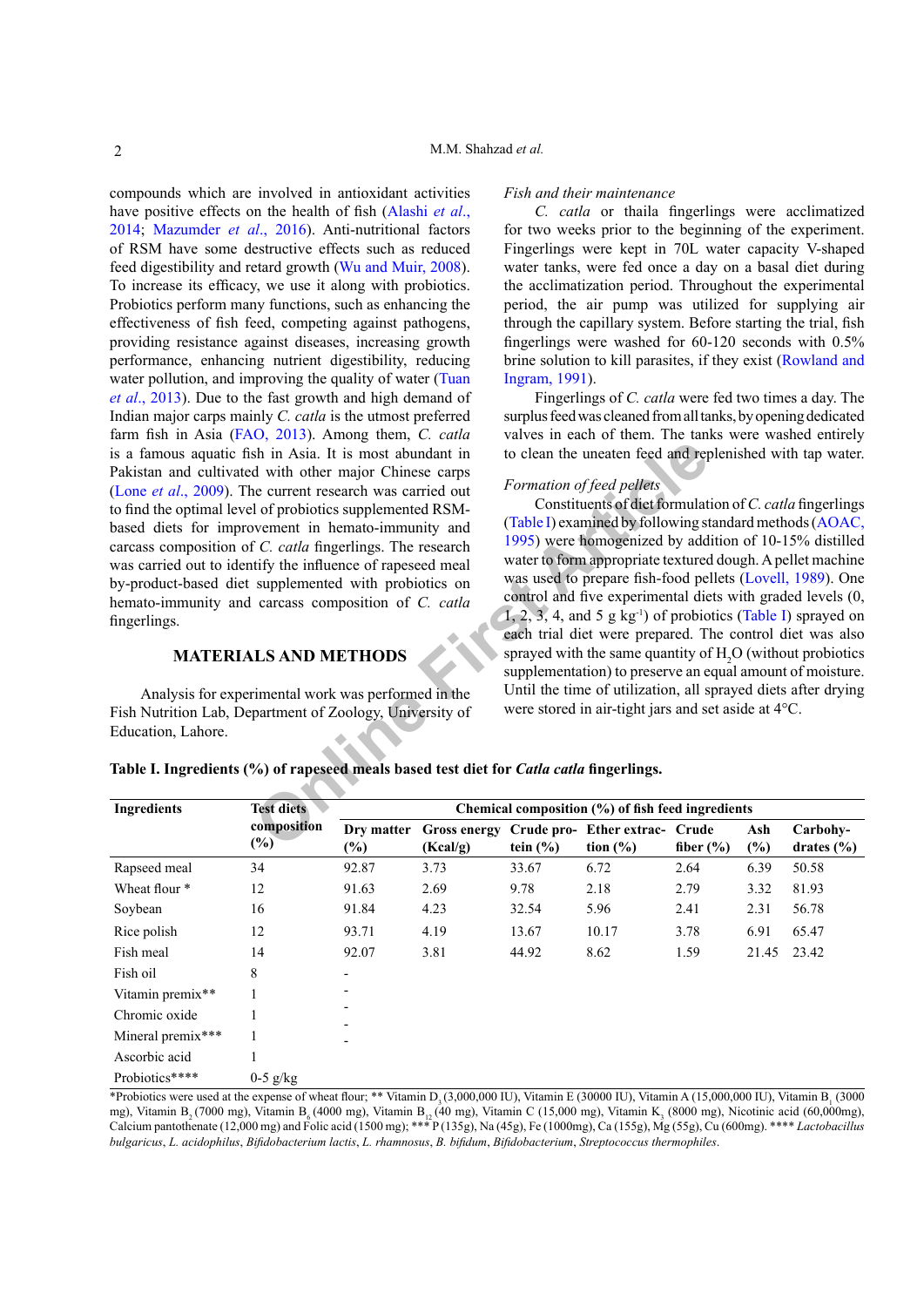#### *Experimental design*

Rapeseed meal (RSM) was used as the chief protein source in the test diets for *C. catla* fingerlings. The trial diet was distributed into six sets: one control diet and five trial diets supplemented with graded levels (0, 1, 2, 3, 4, and 5g kg-1) of probiotics. Triplicate tanks were used for each treatment. An average weight (6.76±0.18 g) of *C. catla* fingerlings was kept in each triplicate tank. *C. catla* fingerlings were fed on the proportion of 4% of live wet body mass for about 10 weeks. Feeding trial was conducted using completely randomized design (CRD) to compare the fish haemato-immunological indices and carcass composition of control group with other treatments.

#### *Chemical analysis of the whole body*

the whole body<br>
of the trial period, blood was taken<br>
not tentil period, blood was taken<br>
tentil period, to the inculation of<br>
the material contents<br>
articles<sup>5</sup>C for 12 h, moisture contents<br>
are determined. Crude protein After completion of the trial period, blood was taken from three fish from each tank. Later they were sacrificed and desiccated at room temperature. After incubation of homogenized samples at 105°C for 12 h, moisture contents of the experimental carcass were determined. Crude protein ( $N \times 6.25$ ) was analyzed by using the Micro Kjeldahl Apparatus (InKjel M behr Labor Technik GmbH D-40599 Dusseldorf), while by following petroleum ether extraction (EE) method and using Soxhlet system (Soxhlet Extraction Heating Mantels, 250 ml 53868601) the amount of crude fat was determined. Ignition method after digestion of samples was used for the determination of crude fiber contents, while with the help of electric furnace for 12 h at 650°C ash was determined. Total amount of carbohydrates (N-free extract) was found out by difference, i.e., Total carbohydrate (%) =100- (EE % + CP % + Ash % + CF %). For calculating the gross energy oxygen bomb calorimeter was used.

## *Haematological study*

Blood of anesthetized fish was collected from the caudal vein with the help of a heparinized syringe. For analysis of the haematological indices samples of blood were taken to the laboratory. Hematocrit was checked using the micro-hematocrit technique capillary tubes [\(Brown, 1980](#page-6-5)). For counting RBC and WBC haemocytometer was used with an approved Neubauer counting chamber ([Blaxhall and Daisley, 1973](#page-6-6)). Description by [Wedemeyer and Yastuke \(1977\)](#page-8-6) was used for determining the Hb (Hemoglobin) concentration. Using the following equations, MCHC, MCH, and MCV were calculated:

 $MCHC = Hb/PCV \times 100$  $MCV = PCV/RBC \times 10$  $MCH = Hb/RBC \times 10$ 

#### *Immunological study*

For the analysis of immunological parameters, blood

samples were collected without anticoagulants. The counts of leukocytes and erythrocytes were determined by making smears of blood samples. Using the Neubauer differential counting method, the counts for lymphocytes, eosinophils, monocytes, and neutrophils were determined. Using the centrifugation method, samples of serum were separated and frozen at -20 $\mathrm{^{\circ}C}$  till analyzed.

# *Statistical analysis*

Finally, data of haemato-immunity and carcass composition of fish were subjected to one-way ANOVA by using the CoStat Computer Package. For comparison amongst all treatments, Tukey's HSD test was used and considered significant at P<0.05 [\(Snedecor and Cochran,](#page-8-7) 1991).



It was observed that fish fed on a 2g/kg probiotics supplemented RSM-based diet showed improvement in hematological parameters [\(Table II\)](#page-3-0). While fish fed on control diet and 5g/kg (Test diet VI) probiotics supplemented diet had the lowest improvement in hematological indices. Results showed that fish fed on a 2g/kg probiotics supplemented diet showed the highest values of red blood cells  $(2.75\times10^6 \text{mm}^3)$ , white blood cells  $(7.87\times10^3 \text{mm}^3)$ , platelets  $(64.68)$ , and hemoglobin  $(7.99)$ g/100ml), these were partially different from the values of fish fed with test diet II and significantly different from control and 5g/kg probiotics supplemented diet. Second higher values of RBCs  $(2.46 \times 10^6 \text{mm}^3)$ , PLT  $(62.62)$ , and Hb (7.37g/100ml) were observed in fish fed on 1g/ kg probiotics supplemented diet, but WBCs  $(7.59\times10^{3} \text{mm})$ 3 ) were found in fish fed with 1g/kg of probiotics [\(Fig.](#page-3-1) 1). On the other hand, the lowest numbers of RBCs  $(1.12 \times 10^6 \text{mm}^3)$ , WBCs  $(5.65 \times 10^3 \text{mm}^3)$ , PLT  $(51.57)$ , and Hb (5.52g/100ml) were analyzed in fish fed on a diet supplemented with the highest level of probiotics (5g/kg) and these were partially similar with fish fed on control diet (RBCs  $1.27 \times 10^6$ mm<sup>-3</sup>, WBCs  $6.51 \times 10^3$ mm<sup>-3</sup>, and Hb 6.18 g/100ml). The highest values of PCV (25.46%) and Hct (31.63%) were found in fish fed on 4g/kg probiotics supplemented diet following (24.92% and 30.40%) by fish fed on 3g/kg probiotics supplemented diet that were significantly similar with the highest values found in 4g/kg probiotics supplemented fish as shown in [Figure 1](#page-3-1). Results of MCHC and MCV disclosed that fish fed on test diet IV (3g/kg of probiotics) had the highest values (34.56%) and (155.58%) respectively. On the other hand, fish fed on test diet VI (5g/kg of probiotics) showed maximum value (46.72 pg) of MCH followed by (45.60 pg) in fish fed on 4g/kg of probiotics supplemented diet.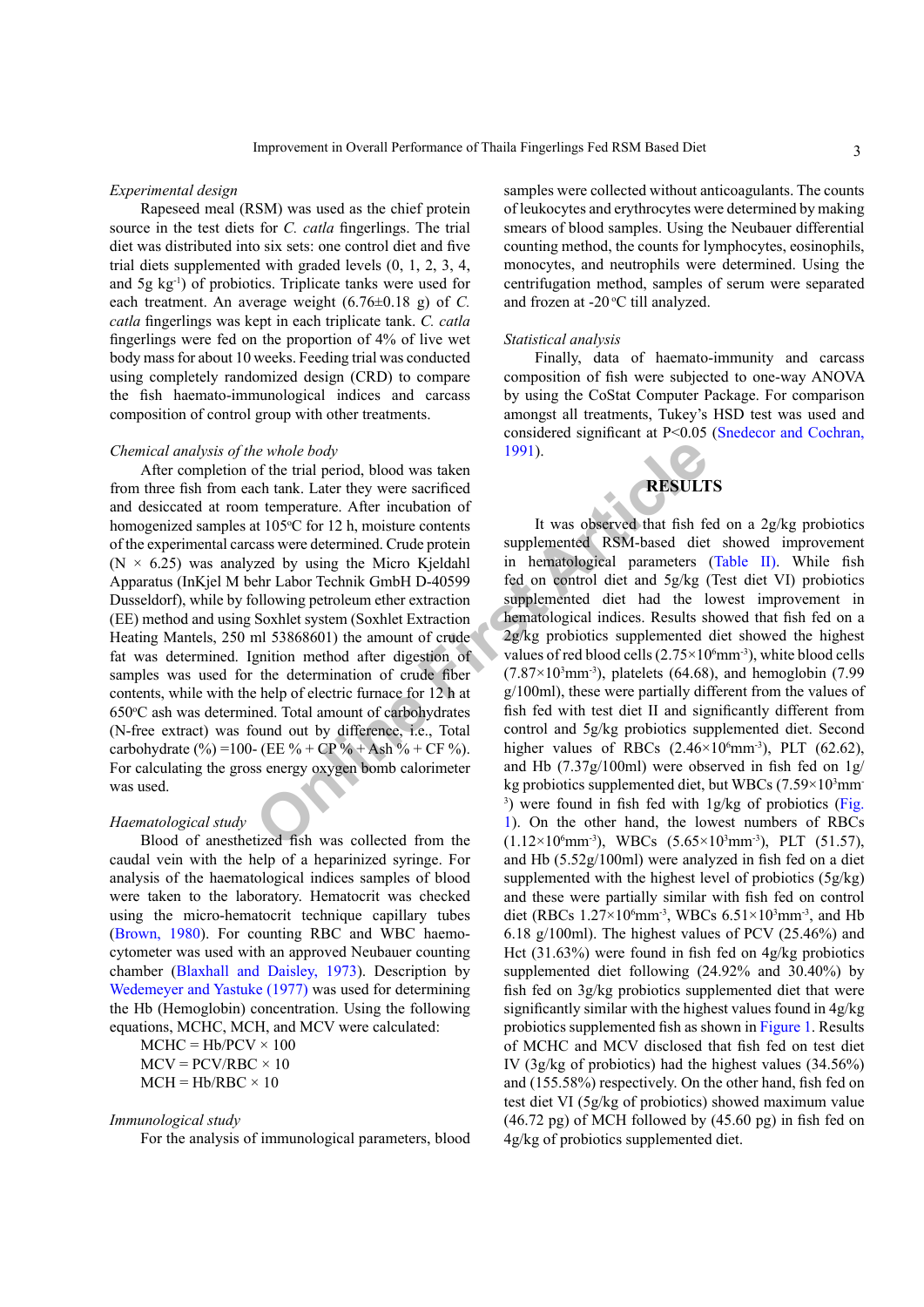| <b>Diets</b>              | <b>TD-I</b> (Control diet)     | TD-II                          | <b>TD-III</b>                  | <b>TD-IV</b>                   | TD-V                           | <b>TD-VI</b>                  |
|---------------------------|--------------------------------|--------------------------------|--------------------------------|--------------------------------|--------------------------------|-------------------------------|
| Probiotic level $(g/kg)$  | $\theta$                       |                                | $\mathfrak{D}$                 | 3                              | 4                              | 5                             |
| RBC $(10^6 \text{ mm}^3)$ | $1.27 \pm 0.21$ <sup>d</sup>   | $2.46\pm 0.28$ <sup>ab</sup>   | $2.75 \pm 0.23$ <sup>a</sup>   | $2.19 \pm 0.15$ <sup>bc</sup>  | $1.66 \pm 0.16$ <sup>cd</sup>  | $1.12 \pm 0.13$ <sup>d</sup>  |
| $WBC (103 mm-3)$          | $6.51 \pm 0.52$ bcd            | $7.59 \pm 0.29$ <sup>ab</sup>  | $7.87 \pm 0.32$ <sup>a</sup>   | $6.94\pm 0.24$ <sup>abc</sup>  | $6.07 \pm 0.53$ <sup>cd</sup>  | $5.65 \pm 0.40$ <sup>d</sup>  |
| PLT                       | $60.58 \pm 0.83^b$             | $62.62 \pm 0.93$ <sup>ab</sup> | $64.68 \pm 0.82$ <sup>a</sup>  | $61.57 \pm 0.88$ <sup>b</sup>  | $57.71 \pm 0.80$ <sup>c</sup>  | $51.57 \pm 0.66$ <sup>d</sup> |
| Hb $(g/100ml)$            | 6.18 $\pm$ 0.23 <sup>cd</sup>  | $7.37 \pm 0.62$ <sup>ab</sup>  | $7.99 \pm 0.26$ <sup>a</sup>   | $6.88 \pm 0.38$ bc             | $6.37\pm0.34$ <sub>bcd</sub>   | $5.52 \pm 0.46$ <sup>d</sup>  |
| PCV $(% )$                | $23.77 \pm 0.81$ <sup>ab</sup> | $21.94 \pm 0.46$ <sup>bc</sup> | $23.97 \pm 0.56^{\circ}$       | $24.92 \pm 0.73$ <sup>a</sup>  | $25.46\pm0.63^{\circ}$         | $21.51 \pm 0.81$ <sup>c</sup> |
| $MCHC$ $(\%)$             | $32.22 \pm 0.77$ <sup>b</sup>  | $31.26 \pm 0.71$ <sup>bc</sup> | $32.48\pm0.81b$                | $34.56 \pm 0.88$ <sup>a</sup>  | $31.83 \pm 0.80$ <sup>bc</sup> | $29.81 \pm 0.37$ °            |
| $MCH$ (pg)                | $42.21 \pm 0.64$ <sup>cd</sup> | 43.47 $\pm$ 0.70 <sup>bc</sup> | $40.49 \pm 0.81$ <sup>d</sup>  | 42.32 $\pm$ 0.87 <sup>cd</sup> | 45.60 $\pm$ 0.85 <sup>ab</sup> | $46.72 \pm 0.95$ <sup>a</sup> |
| MCV(f)                    | $121.37 \pm 0.89$ <sup>e</sup> | $114.67 \pm 0.72$ <sup>f</sup> | $130.25 \pm 0.87$ <sup>d</sup> | $155.58\pm0.98^{\mathrm{a}}$   | $145.00\pm0.68^{\circ}$        | $136.44 \pm 0.72$             |
| Hct (%)                   | $24.19 \pm 0.36$ °             | $28.45 \pm 0.78$ <sup>b</sup>  | $28.67 \pm 0.91^{\circ}$       | $30.40 \pm 0.68$ <sup>ab</sup> | $31.63 \pm 0.74$ <sup>a</sup>  | $25.45 \pm 0.69$ <sup>c</sup> |

<span id="page-3-0"></span>**Table II. Haematological parameters of** *C. catla* **fingerlings fed on probiotics-supplemented RSM based diet.**

|  |  |  |  | Table III. Immunological parameters of C. catla fingerlings fed probiotics-supplemented RSM based diet. |
|--|--|--|--|---------------------------------------------------------------------------------------------------------|
|--|--|--|--|---------------------------------------------------------------------------------------------------------|

|                          | 24.19≖0.JO                                                                                                                                                               | 20.4J±0.70                          | $20.07 \pm 0.91$                                                                                                       | $50.40 \pm 0.00$              | 21.VJ≖V.74°                   | 29.49≖0.09                   |  |
|--------------------------|--------------------------------------------------------------------------------------------------------------------------------------------------------------------------|-------------------------------------|------------------------------------------------------------------------------------------------------------------------|-------------------------------|-------------------------------|------------------------------|--|
|                          | RBC, red blood cell; WBC, white blood cell; PLT, platelets; Hb, hemoglobin concentration; PCV, packed cell volume; MCHC, mean corpuscular                                |                                     |                                                                                                                        |                               |                               |                              |  |
|                          | hemoglobin concentration; MCH, mean corpuscular hemoglobin; MCV, mean corpuscular volume; Hct, Hematocrit, TD, test diet. are Means within rows                          |                                     |                                                                                                                        |                               |                               |                              |  |
|                          | having dissimilar superscripts are quietly different at $p<0.05$ . Data are means of three replicates with fifteen fingerlings in each.                                  |                                     |                                                                                                                        |                               |                               |                              |  |
|                          |                                                                                                                                                                          |                                     |                                                                                                                        |                               |                               |                              |  |
|                          | Table III. Immunological parameters of C. catla fingerlings fed probiotics-supplemented RSM based diet.                                                                  |                                     |                                                                                                                        |                               |                               |                              |  |
|                          |                                                                                                                                                                          |                                     |                                                                                                                        |                               |                               |                              |  |
| <b>Diets</b>             | <b>TD-I</b> (Control diet)                                                                                                                                               | TD-II                               | $TD-III$                                                                                                               | <b>TD-IV</b>                  | TD-V                          | TD-VI                        |  |
| Probiotic level $(g/kg)$ | $\theta$                                                                                                                                                                 |                                     |                                                                                                                        | 3                             | 4                             | 5                            |  |
| Lymphocyte %             | $16.53 \pm 0.68$ de                                                                                                                                                      |                                     | $15.72 \pm 0.94$ <sup>e</sup> 18.69±0.85 <sup>d</sup>                                                                  | $23.68 \pm 0.75$ <sup>b</sup> | $26.69 \pm 0.87$ <sup>a</sup> | $21.32 \pm 0.74$ °           |  |
| Eosinophil %             | $1.47 \pm 0.15^{ab}$                                                                                                                                                     | $1.27 \pm 0.13$ <sup>ab</sup>       | $1.15 \pm 0.14$ <sup>ab</sup>                                                                                          | $1.38 \pm 0.14$ <sup>ab</sup> | $1.51 \pm 0.18$ <sup>ab</sup> | $1.60 \pm 0.14^a$            |  |
| Monocytes %              | $3.18 \pm 0.31$ <sup>a</sup>                                                                                                                                             | $2.71 \pm 0.30^{ab}$                | $2.28 \pm 0.14^b$                                                                                                      | $2.06 \pm 0.24$ <sup>b</sup>  | $2.70 \pm 0.13$ <sup>ab</sup> | $3.05 \pm 0.25$ <sup>a</sup> |  |
| Neutrophil %             | 78.82±0.74 <sup>ab</sup>                                                                                                                                                 | $80.30 \pm 1.28$ <sup>a</sup>       | $77.88 \pm 0.96$                                                                                                       | $72.88 \pm 0.57$ °            | $69.10 \pm 0.85$ <sup>d</sup> | $74.03 \pm 0.58$ c           |  |
|                          | <sup>3-e</sup> Means within rows having dissimilar superscripts are quietly different at $p$ <0.05. Data are means of three replicates with fifteen fingerlings in each. |                                     |                                                                                                                        |                               |                               |                              |  |
|                          |                                                                                                                                                                          |                                     |                                                                                                                        |                               |                               |                              |  |
| 85.00<br>80.00           |                                                                                                                                                                          |                                     | hand, lowest count of lymphocytes (15.72%) was found                                                                   |                               |                               |                              |  |
| 75.00                    |                                                                                                                                                                          | $\rightarrow$ RBC (106mm-3)         | in fish fed on test diet II (1g/kg of probiotics) followed<br>by (16.53%) in the fish fed on the control diet that was |                               |                               |                              |  |
| 70.00<br>65.00           |                                                                                                                                                                          | $-WBC(103mm-3)$                     |                                                                                                                        |                               |                               |                              |  |
| 60.00                    |                                                                                                                                                                          | $+$ PLT                             |                                                                                                                        |                               |                               |                              |  |
| 55.00                    |                                                                                                                                                                          | $\rightarrow\leftarrow$ Hb(g/100ml) | significantly different from other test diets (Fig. 1). The                                                            |                               |                               |                              |  |
| 50.00<br>45.00           |                                                                                                                                                                          | $\rightarrow$ PCV (%)               | count of eosinophil was highest (1.60%) in the fish that<br>were fed with 5g/kg of probiotic supplemented diet in      |                               |                               |                              |  |
| 40.00                    |                                                                                                                                                                          | $-$ -MCHC (%)                       |                                                                                                                        |                               |                               |                              |  |
| 35.00                    |                                                                                                                                                                          | $\longrightarrow$ MCH (pg)          |                                                                                                                        |                               |                               |                              |  |



<span id="page-3-1"></span>Fig. 1. Cumulative haemato-immunological parameters of *C. catla* fingerlings fed with probiotics in RSM-based diet.

Table III show results of immunological parameters (included lymphocytes, eosinophil, monocytes, and neutrophils) of *C. catla* fingerlings fed on probiotic supplemented RSM-based diet. Fish fed on test diet IV (4g/kg of probiotics) had the highest count of lymphocyte  $(26.69\%)$  in the blood following  $(23.68\%)$  in fish fed on a diet supplemented with 3g/kg of probiotics. On the other

hand, lowest count of lymphocytes (15.72%) was found in fish fed on test diet II (1g/kg of probiotics) followed by (16.53%) in the fish fed on the control diet that was significantly different from other test diets [\(Fig. 1\)](#page-3-1). The count of eosinophil was highest (1.60%) in the fish that were fed with 5g/kg of probiotic supplemented diet in comparison to other test diets. The count of monocytes was highest (3.18%) in the fish that were fed on the control diet following (3.05%) by the fish fed with 5g/kg of probiotics supplementation that were significantly similar with each other. On the other side, the lowest (2.06%) and second-lowest (2.28%) counts of monocytes were found in fish fed with 3g/kg and 2g/kg of probiotics supplemented diets, respectively, and were also significantly similar to each other. Fish fed on 1 g/kg probiotics supplemented diet showed the highest count of neutrophil (80.30%) followed by (78.82%) in the fish fed on the control diet. 4 g/kg of probiotics had the lowest count (69.10%) of neutrophils following  $(72.88\%)$  by the fish fed on test diet IV  $(3g/kg)$ of probiotics). From these results, it was found that 2g/ kg supplementation of probiotics is beneficial for the fish health when they were fed with RSM based diet [\(Fig. 1](#page-3-1)).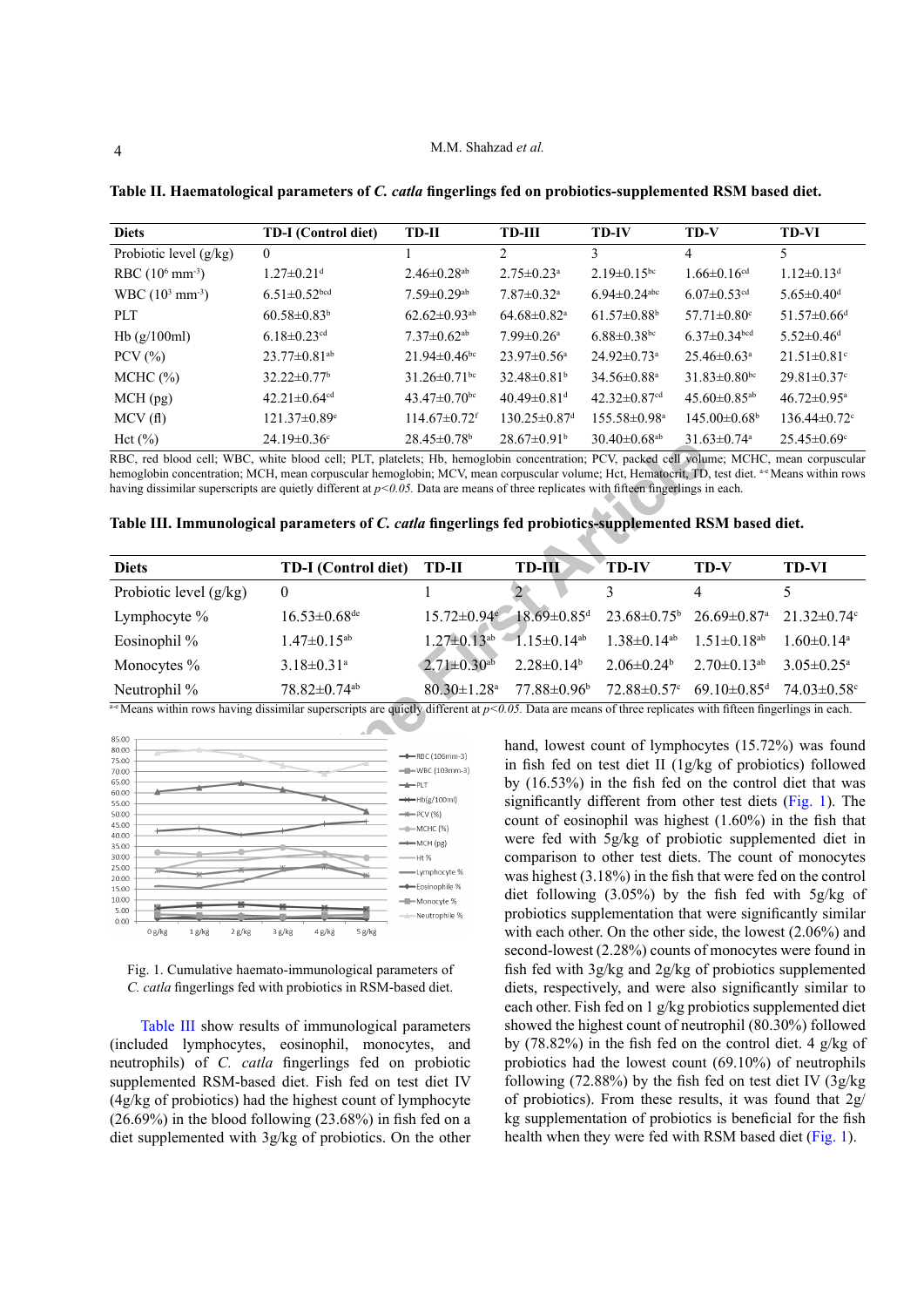| <b>Diets</b>        | <b>Probiotic</b> | $\bf CP$                       | <b>CF</b>                     | <b>GE</b>                                            | Ash             |               | Crude fiber Carbohydrates Moisture |                                |
|---------------------|------------------|--------------------------------|-------------------------------|------------------------------------------------------|-----------------|---------------|------------------------------------|--------------------------------|
|                     | level $(g/kg)$   | $\frac{6}{10}$                 | $\frac{6}{9}$                 | Kcal/g                                               | Kcal/g          | $\frac{6}{9}$ | $\frac{6}{9}$                      | $\frac{0}{0}$                  |
| TD-I (Control diet) | $\overline{0}$   | 13 44 $\pm$ 0 44 $\degree$     | 5 84 $\pm$ 0 23 <sup>d</sup>  | $1.21 \pm 0.25$ °                                    | $5.24 \pm 0.25$ | $1.15\pm0.14$ | $2.59\pm0.20$                      | $70.53 \pm 0.77$ <sup>ab</sup> |
| TD-II               |                  | $17.73 \pm 0.29$ <sup>ab</sup> |                               | $8.30\pm0.77^{ab}$ $2.20\pm0.27^{ab}$ 5.64 $\pm0.40$ |                 | $120 \pm 011$ | $2.46\pm0.15$                      | $62.48 \pm 0.97$ <sup>d</sup>  |
| TD-III              | $\mathfrak{D}$   | $18.84 \pm 0.43$ <sup>a</sup>  | 9 19 $\pm$ 0 47a              | $2.44 \pm 0.24$ <sup>a</sup>                         | $5.66\pm0.33$   | $113\pm0.15$  | $2.47\pm 0.16$                     | $60.26 \pm 0.38$ <sup>e</sup>  |
| TD-IV               |                  | $1673\pm0.66$ <sup>b</sup>     | $7.68 \pm 0.64$ <sup>bc</sup> | $1.92 \pm 0.31$ <sup>ab</sup> 5.61 $\pm$ 0.22        |                 | $114\pm0.10$  | $2.36\pm0.20$                      | $64.56\pm0.86^{\circ}$         |
| TD-V                | 4                | $13.73 \pm 0.38$ °             | 6 38 $\pm$ 0 53d              | $1.55\pm0.16^{bc}$ 5.20 $\pm$ 0.26                   |                 | $120\pm0.13$  | $2.68\pm0.19$                      | $69.27 \pm 0.40^b$             |
| TD-VI               | 5                | 11 36 $\pm$ 0 62 <sup>d</sup>  | 6.09 $\pm$ 0.23 <sup>d</sup>  | $1.11 \pm 0.16$ <sup>c</sup>                         | $5.44\pm0.26$   | $118\pm0.13$  | $2.48\pm0.25$                      | $72.33 \pm 0.15^{\circ}$       |

<span id="page-4-0"></span>**Table IV. Proximate composition of** *C. catla* **fingerlings fed probiotic supplemented oilseed based diet.**

a-e Means within column having dissimilar superscripts are quietly different at  $p<0.05$ . Data are means of three replicates with fifteen fingerlings in each.



<span id="page-4-1"></span>Fig. 2. Cumulative carcass composition of *C. catla* fingerlings fed with probiotics in RSM-based diet.

[Table IV](#page-4-0) showed carcass composition of *C. catla* fed on probiotic supplemented RSM based diet. It showed that fish fed on test diet III had the highest carcass composition. Results showed the maximum values of crude protein (18.84%), crude fat (9.19%), gross energy  $(2.44 \text{ Kcal/g})$ , and ash  $(5.66 \text{ Kcal/g})$  in the fish fed with 2g/kg of probiotics supplementation level followed by CP (17.73%), EE (8.30%), GE (2.20 Kcal/g) and ash (5.64 Kcal/g) in fish fed on Test diet II (1g/kg of probiotics). On the other hand, minimum values of CP (11.36%) and GE (1.11Kcal/g) were found in fish fed on a diet supplemented with 5g/kg of probiotics, but the lowest value of EE (5.84%) was observed in fish fed on the control diet. These were significantly different from values found on other test diets ([Fig. 2\)](#page-4-1). The lowest (1.13% and second-lowest 1.14%) values of crude fiber content were found in fish fed on 2g/kg and 3g/kg of probiotics supplemented diets, respectively. The highest value (2.68%) of carbohydrates was found in fish fed on test diet V (4g/kg of probiotics) following (2.59%) by the fish fed on the control diet. Moisture contents were highest (72.33%) in the fish fed on 5g/kg probiotics supplemented diet following (70.53%) by the fish fed on the control diet as shown in [Figure 2.](#page-4-1) Based on these results, it was concluded that probiotics supplemented diets had a very crucial role in the retention of vital nutrients in the body of the fish. From these supplementary levels, 2g/kg is the most optimum level of probiotics for the maximum improvements in form of hematology and body composition of thaila fingerlings fed on RSM-based diets.

# **DISCUSSION**

Fish farming has been increased due to the increasing demand for fish as a cost-effective source of animal protein. However, lack of nutritionally balanced feed, due to the non-availability of information on dietary requirements, is a notable obstacle in fish species enhanced intensive cultivation. As a result of this intensive farming, fish are more susceptible to diseases. To cope with this problem, probiotics are added to the fish diet. Supplementation of probiotics in the feed of fish shows that probiotics have a significantly positive effect on the nutrient digestibility of fish as a result overall performance of the fish improves (Lara-Flores *et al*., 2013). It was revealed in many studies that fish fed on probiotics supplemented diet had comparatively better health, tissue composition, and resistance against diseases [\(El-Haroun](#page-6-7) *et al*., 2006; [Lara-](#page-7-8)[Flores](#page-7-8) *et al*., 2010, [2013](#page-7-7)).

[Douglass and Janes \(2010\)](#page-6-8) verified that in the immune responses, WBC plays a very essential role by increasing animal immunity against pathogens. It was seen in the present study that a low level of probiotics (2g/ kg) showed more value of RBCs  $(2.75 \times 10^6 \text{ mm}^3)$ , WBCs  $(7.87\times10^{3} \text{ mm}^3)$ , and platelets  $(64.68)$  in the fingerlings of *C. catla.* Nearly similar results noticed by [Hussain](#page-7-9) *et al*[. \(2018\)](#page-7-9) for *O. niloticus* fed on 3g/kg of probiotic supplemented diet showed a maximum count of RBCs, WBCs, and platelets. [Rajikkannu](#page-8-8) *et al*. (2015) recorded a substantial increase in RBCs  $(4.48 \times 10^6 \,\mu\text{m}^2)$  of *L. rohita* and *C. carpio* fingerlings fed on 10<sup>7</sup> CFUg<sup>-1</sup> of probiotics.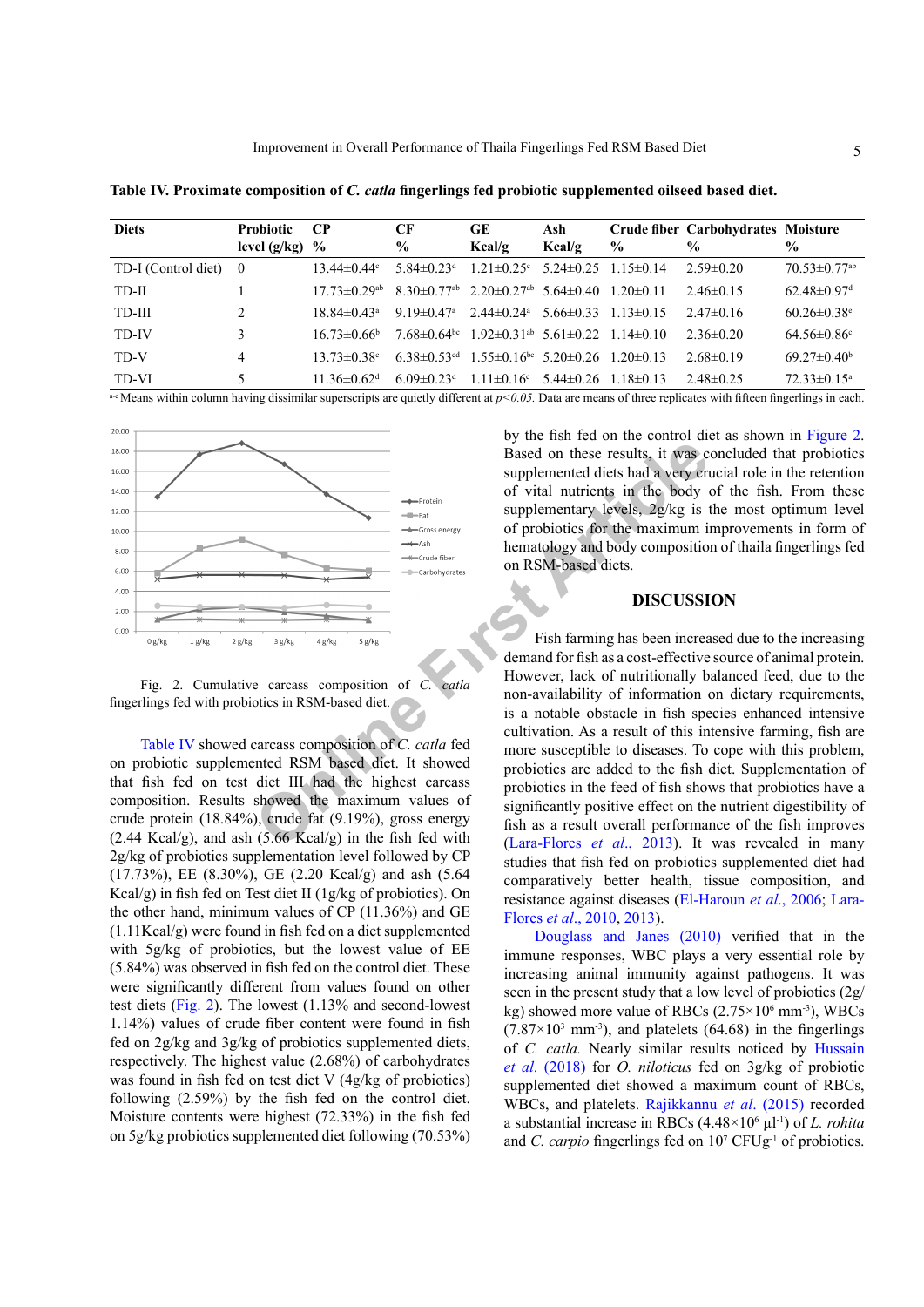Putra *et al*[. \(2020\)](#page-7-10) also observed the highest count of RBCs, WBCs, and activity of phagocytes in the catfish that fed on a probiotic supplemented diet  $(1x10^9 \text{ CFU})$ mL) in comparison to the control diet. Diet with probiotics supplementation enhances the immune system activity by increasing macrophages ([Hoseinifar](#page-6-9) *et al*., 2018) and WBCs [\(Korkea-Aho](#page-7-11) *et al*., 2012) in the blood. Tilapia fed with *S. algalactiae* and *P. hypopthalmus* had an increased count of RBCs, WBCs, and activity of phagocytes [\(Agung](#page-6-10) *et al*[., 2015](#page-6-10); [Tamamdusturi and Yuhana, 2016](#page-8-9)). The highest concentration of probiotics (5 g/kg) showed the lowest count of RBCs and WBCs. In contrast to these findings, [Krishnaveni](#page-7-12) *et al*. (2013) observed more count of RBCs in *C. catla* fed with 3% (0.3g/kg) of probiotics. Probiotics at 1 x 1010 CFU/mL caused a decrease in the counts of RBCs and WBCs in catfish (Putra *et al*., 2020).

In the current study, 3 and 5  $g/kg$  of probiotic supplemented diets have high values of Hb, MCHC, and MCH in the *C. catla. G. candidum* (109 CFUg-1) had a positive impact on the hematology of *L. rohita* (Amir *et al*[., 2019](#page-6-11)). Cavalcante *et al*. (2020) recorded no difference in hematological parameters in tilapia fed on a probiotic supplemented diet. Similarly, not significant effects were found in *O. niloticus* fed on a diet supplemented with *B. subtilis* ([Soltan and El-L, 2008\)](#page-8-10) and *P. acidilactici* [\(Ferguson](#page-6-13) *et al*., 2010). The difference in results may be due to certain infections, dietary imbalance, etc. Diet formulation and replacement of FM with plant meal may also result in variation in hematological and immunological parameters.

For maintenance, growth, and reproduction the fish need a continuous supply of protein. In the current study, it was recorded that fish fed on 2 g/kg of probiotic supplemented diet had the highest possible values of carcass i.e. crude protein (18.84%), crude fat (9.19 %). Similar to our results, 2g/kg of G-pro (*S. cerevisiae*) showed a positive effect on the content of protein (19.43%) and fat (2.43%) in *C. carpio* ([Kumar and Keshavanath,](#page-7-13) [2016\)](#page-7-13). [Abdel-Tawwab](#page-6-14) *et al*. (2008) and [Mona](#page-7-14) *et al*. [\(2015\)](#page-7-14) observed that the content of protein and lipids were significantly higher in Nile tilapia and African catfish fed on a diet supplemented with *S. cerevisiae*. Hussain *et al*. (2018) noted maximum values of crude protein (17%) and crude fat (10%) in probiotics supplemented diet at 3g/ kg in *C. catla*. Nearly similar results were observed by Mazurkiewicz *et al*. (2005) that *C. carpio* fed on a 1g/kg probiotic supplemented diet had the highest protein (15%) and fat (3%). A low-level probiotic supplemented diet  $(0.5\%)$  had enhanced values of protein  $(48\%)$ , fat  $(18\%)$ , and carbohydrates (23%) in the koi Carp [\(Dhanaraj](#page-6-15) *et al*., [2010\)](#page-6-15). [Bagheri](#page-6-16) *et al*. (2008) observed contrast results that control diet had maximum contents of lipids in rainbow

trout in comparison to other test diets. Nile tilapia fed on the control diet had maximum content of fats in the body in comparison to test diets supplemented with *B. subtilis* (Hassaan *et al*., 2018). Similarly, Opiyo *et al*[. \(2019\)](#page-7-15) also recorded a low level of lipids in tilapia fed with the control diet. Hassaan *et al*. (2018) and [Merrifield](#page-7-1) *et al*. (2010) recorded that, probiotics supplemented diets did not affect protein and lipid contents.

**Example 10** and a decrease in [t](#page-6-18)he counts of RBCs<br>
to it, Bhatnagar and Lamba (20<br>
to it, Bhatnagar and Lamba (20<br>
to it, Bhatnagar and Lamba (20<br>
to it, Bhatnagar and Lamba (20<br>
to it, Bhatnagar and Lamba (20<br>
or B. carr In the present study, it was observed that the control and all test diets have a significantly positive effect on the ash, gross energy, crude fiber, and carbohydrates contents of *C. catla*. The highest ash content (5.66 Kcal/g) was present in fish fed on 2 g/kg of probiotics supplemented diet. Ullah *et al*[. \(2018\)](#page-8-11) also recorded an increase in ash content in probiotics supplemented fed fish. In contrast to it, Bhatnagar and Lamba (2017) observed the lower ash content in fish fed on supplemented with 200 CFU/g of *B. cereus*. The level of ash was highest in the control diet than G-Pro containing experimental diets [\(Kumar](#page-7-13)  and Keshavanath, 2016). Similarly, [Hussain](#page-7-9) *et al*. (2018) also recorded maximum gross energy in 2g/kg probiotics supplemented diet. In contrast to our findings, [Azarin](#page-6-18) *et al*. (2015) found maximum moisture in fish that were fed on the control diet instead of probiotics-based diets. [Oliva-](#page-7-16)Teles and Goncalves (2001); [El-Haroun](#page-6-7) *et al*. (2006); [Saini](#page-8-12)  *et al*. (2014) said that probiotics-based diets did not affect the moisture content of fish carcass. Variation in results may be due to the differences in fish type, probiotics type, and plant meal-type used for experiments.

# **CONCLUSION**

In summary, results disclosed that probiotics supplementation had a beneficial effect on the carcass and hemato-immunological parameters of fish. Fish that were fed on probiotics supplemented diet showed maximum nutrient retention and best values of hemato-immunological parameters in contrast to the control diet (0g/kg). It was concluded that 2g/kg of probiotics supplementation is the optimum level that significantly enhanced the hematoimmunological parameters and carcass composition of fish fed on RSM based diet.

# **ACKNOWLEDGMENTS**

The authors would like to thank the University of Education, Lahore for providing facilities for research. This study was not funded by any organization.

# *Statement of conflict of interest*

The authors have declared no conflict of interests.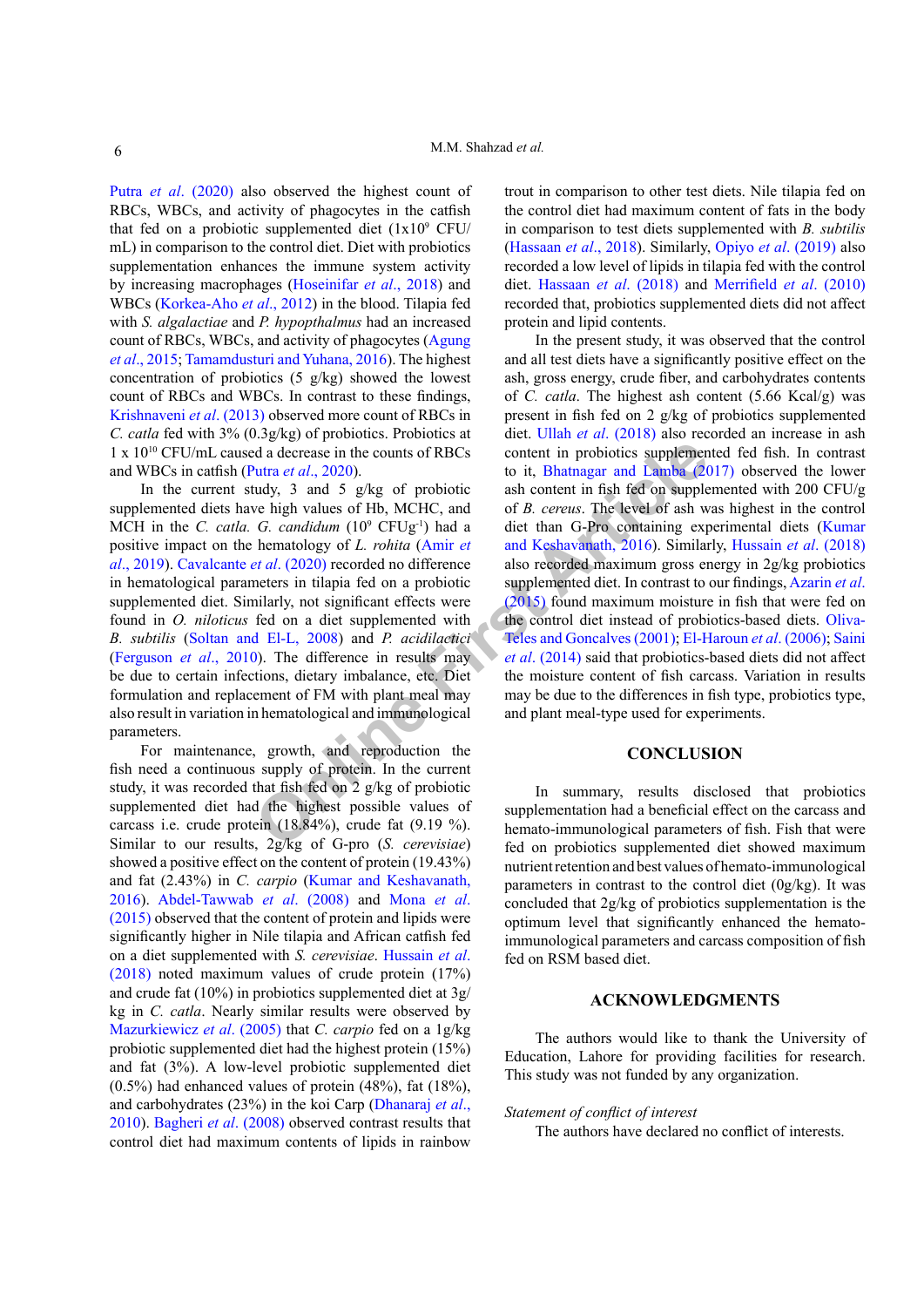#### **REFERENCES**

- <span id="page-6-14"></span>Abdel-Tawwab, M., Abdel-Rahman, A.M. and Ismael, N.E., 2008. Evaluation of commercial live bakers' yeast, *Saccharomyces cerevisiae* as a growth and immunity promoter for fry Nile tilapia, *Oreochromis niloticus* (L.) challenged in situ with *Aeromonas hydrophila. Aquaculture*, **280:** 185-189. [https://doi.](https://doi.org/10.1016/j.aquaculture.2008.03.055) [org/10.1016/j.aquaculture.2008.03.055](https://doi.org/10.1016/j.aquaculture.2008.03.055)
- <span id="page-6-10"></span>Agung, L.A. and Yuhana, M., 2015. Application of micro-encapsulated probiotic *Bacillus* NP5 and prebiotic mannan oligosaccharide (MOS) to prevent streptococcosis on tilapia *Oreochromis niloticus*. *Res. J. Microbiol.*, **10:** 571. [https://doi.](https://doi.org/10.3923/jm.2015.571.581) [org/10.3923/jm.2015.571.581](https://doi.org/10.3923/jm.2015.571.581)
- <span id="page-6-11"></span><span id="page-6-2"></span>Alashi, A.M., Blanchard, C.L., Mailer, R.J., Agboola, S.O., Mawson, A.J., He, R. and Aluko, R.E., 2014. Antioxidant properties of Australian canola meal protein hydrolysates. *Fd. Chem.*, **146:** 500-506. <https://doi.org/10.1016/j.foodchem.2013.09.081>
- 2015.571.581<br>
2015.571.581<br>
2015.571.581<br>
hand, C.L., Mailer, R.J., Agboola,<br>
A.J., Ramakrishanan, C.N.<br>
hand, C.L., Mailer, R.J., Agboola,<br>
4.J., Ramakrishanan, C.N.<br>
states. Fd. Chem., 146: 500-506.<br>
454438-2010.497739<br> Amir, I., Zuberi, A., Kamran, M. and Imran, M., 2019. Evaluation of commercial application of dietary encapsulated probiotic (*Geotrichum candidum*  QAUGC01): Effect on growth and immunological indices of rohu (*Labeo rohita*) in semi-intensive culture system. *Fish Shellf. Immunol.* **95:** 464-472. <https://doi.org/10.1016/j.fsi.2019.11.011>
- <span id="page-6-4"></span>AOAC (Association of Official Analytical Chemists). 1995. *Official methods of analysis*. Association of Official Analytical Chemists (Washington, D.C. USA) 1094.
- <span id="page-6-18"></span>Azarin, H., Aramli, M.S., Imanpour, M.R. and Rajabpour, M., 2015. Effect of a probiotic containing *Bacillus licheniformis* and *Bacillus subtilis* and ferroin solution on growth performance, body composition and haematological parameters in Kutum (*Rutilus frisii kutum*) fry. *Probiot. Antimicrobe. proteins*, **7:** 31-37.<https://doi.org/10.1007/s12602-014-9180-4>
- <span id="page-6-16"></span>Bagheri, T., Hedayati, S.A., Yavari, V., Alizade, M. and Farzanfar, A., 2008. Growth, survival and gut microbial load of rainbow trout (*Onchorhynchus mykiss*) fry given diet supplemented with probiotic during the two months of first feeding. *Turk. J. Fish. aquat. Sci.*, **8:** 43-48.
- <span id="page-6-17"></span>Bhatnagar, A. and Lamba, R., 2017. Molecular characterization and dosage application of autochthonous potential probiotic bacteria in *Cirrhinus mrigala*. *J. Fish. Sci. Com.*, **11:** 46. <https://doi.org/10.21767/1307-234X.1000117>
- <span id="page-6-6"></span>Blaxhall, P.C., and Daisley, K.W., 1973. Routine haematological methods for use with fish blood. *J. Fish Biol.*, **5:** 771-781. [https://doi.](https://doi.org/10.1111/j.1095-8649.1973.tb04510.x)

[org/10.1111/j.1095-8649.1973.tb04510.x](https://doi.org/10.1111/j.1095-8649.1973.tb04510.x)

- <span id="page-6-5"></span>Brown, B.A., 1980. *Hematology: Principles and procedures*. Lippincott Williams and Wilkins Publishers. pp. 71-112.
- <span id="page-6-12"></span>Cavalcante, R.B., Telli, G.S., Tachibana, L., de Carla Dias, D., Oshiro, E., Natori, M.M. and Ranzani-Paiva, M.J., 2020. Probiotics, prebiotics and synbiotics for Nile tilapia: Growth performance and protection against *Aeromonas hydrophila*  infection. *Aquacult. Rep.*, **17:** 100343. [https://doi.](https://doi.org/10.1016/j.aqrep.2020.100343) [org/10.1016/j.aqrep.2020.100343](https://doi.org/10.1016/j.aqrep.2020.100343)
- <span id="page-6-1"></span>Daniel, N., 2018. A review on replacing fish meal in aqua feeds using plant protein sources. *Int. J. Fish aquat. Stud.*, **6:** 164-179.
- <span id="page-6-15"></span>Dhanaraj, M., Haniffa, M.A., Singh, S.A., Arockiaraj, A.J., Ramakrishanan, C.M., Seetharaman, S. and Arthimanju, R., 2010. Effect of probiotics on growth performance of koi carp (*Cyprinus carpio*). *J. appl. Aquacult.*, **22:** 202-209. [https://doi.org/10.1080/10](https://doi.org/10.1080/10454438.2010.497739) 454438.2010.497739
- <span id="page-6-8"></span>Douglass, J.W. and JaneS, K.W., 2010. *Schalm's veterinary haematology*. John Wiley and Sons. Blackwell Publishing Limited, pp. 1232.
- <span id="page-6-7"></span>El-Haroun, E.R., Goda, A.S. and Kabir Chowdhury, M.A., 2006. Effect of dietary probiotic Biogen supplementation as a growth promoter on growth performance and feed utilization of Nile tilapia *Oreochromis niloticus*. *Aquacult. Res.*, **37:** [https://doi.org/10.1111/j.1365-](https://doi.org/10.1111/j.1365-2109.2006.01584.x) 2109.2006.01584.x
- <span id="page-6-0"></span>Essa, A.M., Mabrouk, A.H. and Zaki, A.M., 2004. Growth performance of grass carp, *Ctenopharyngodon idella* and hybrid grass carp fingerlings fed on different types of aquatic plants and artificial diet in concrete basins. *Egypt. J. aquat. Res.*, **30:** 341-348.
- <span id="page-6-3"></span>FAO, 2013. *The State of World 463 Fisheries and Aquaculture*.
- <span id="page-6-13"></span>Ferguson, R.M.W., Merrifield, D.L., Harper, G.M., Rawling, M.D., Mustafa, S., Picchietti, S. and Davies, S.J., 2010. The effect of *Pediococcus acidilactici* on the gut microbiota and immune status of on growing red tilapia (*Oreochromis niloticus*). *J. appl. Microbiol.*, **109:** 851-862. <https://doi.org/10.1111/j.1365-2672.2010.04713.x>
- Hassaan, M.S., Soltan, M.A., Jarmołowicz, S. and Abdo, H.S., 2018. Combined effects of dietary malic acid and *Bacillus subtilis* on growth, gut microbiota and blood parameters of Nile tilapia (*Oreochromis niloticus*). *Aquacult. Nutr.*, **24:** 83-93. [https://doi.](https://doi.org/10.1111/anu.12536) [org/10.1111/anu.12536](https://doi.org/10.1111/anu.12536)
- <span id="page-6-9"></span>Hoseinifar, S.H., Sun, Y.Z., Wang, A. and Zhou, Z., 2018. Probiotics as means of disease control in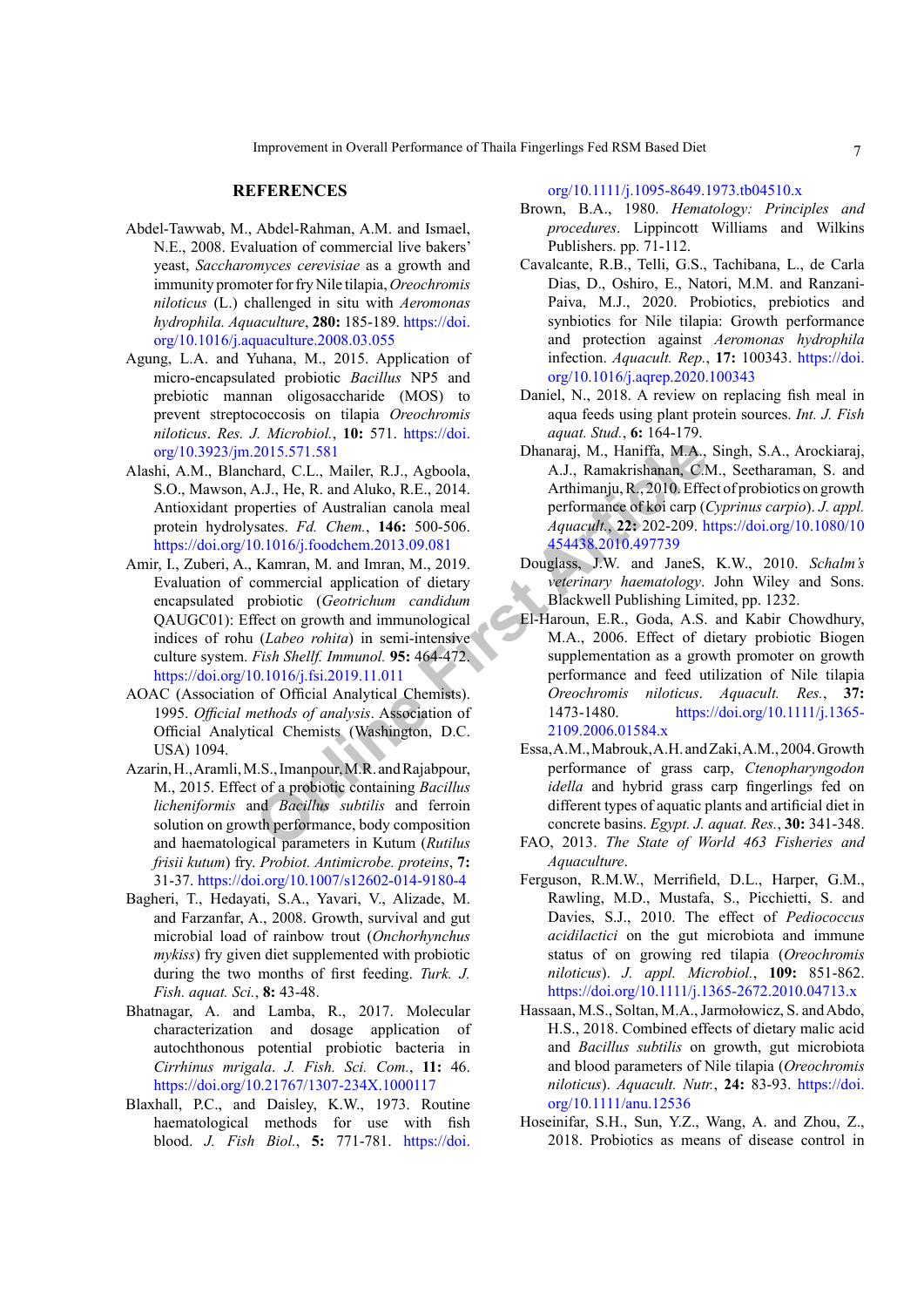aquaculture, a review of current knowledge and future perspectives. *Front. Microbiol.*, **9:** 2429. <https://doi.org/10.3389/fmicb.2018.02429>

- <span id="page-7-9"></span>Hussain, S.M., Javid, A., Hussain, A.I., Aslam, N., Ali, Q., Hussain, M. and Riaz, D., 2018. Replacement of fish meal with *Moringa oleifera* leaf meal (MOLM) and its effect on growth performance and nutrient digestibility in *Labeo rohita* fingerlings. *Pakistan J. Zool.*, **50:** 1815-1823. [https://doi.org/10.17582/](https://doi.org/10.17582/journal.pjz/2018.50.5.1815.1823) [journal.pjz/2018.50.5.1815.1823](https://doi.org/10.17582/journal.pjz/2018.50.5.1815.1823)
- <span id="page-7-11"></span>Korkea-Aho, T.L., Papadopoulou, A., Heikkinen, J., Von Wright, A., Adams, A., Austin, B. and Thompson, K.D., 2012. *Pseudomonas* M162 confers protection against rainbow trout fry syndrome by stimulating immunity. *J. appl. Microbiol.*, **113:** 24-35. https:// [doi.org/10.1111/j.1365-2672.2012.05325.x](https://doi.org/10.1111/j.1365-2672.2012.05325.x)
- <span id="page-7-12"></span>Krishnaveni, R., Palanivelu, K. and Velavan, S., 2013. Effects of probiotics and *Spirulina* supplementation on haemato-immunological function of *Catla catla*. *Int. J. Res. Fish. Aquacult.*, **3:** 176-181.
- <span id="page-7-13"></span><span id="page-7-8"></span>Kumar, M. and Keshavanath, P., 2016. Dietary 'G-Pro' supplementation effects on growth, carcass composition and digestive enzymes in common carp, *Cyprinus carpio* (Linnaeus, 1758). *Int. J. Aquacult.*, **6**: 1-21. https://doi.org/10.5376/ [ija.2016.06.0021](https://doi.org/10.5376/ija.2016.06.0021)
- *ppl. Microbiol.*, 113: 24-35. https://<br>
/j.1365-2672.2012.05325.x<br>
/j.1365-2672.2012.05325.x<br>
S.J., Baker, R.T., Bogwanivelu, K. and Velavan, S., 2013.<br>
2010. The current state<br>
mumological function of Catla salmonids. Aq Lara-Flores, M., Olivera-Castillo, L. and Olvera-Novoa, M.A., 2010. Effect of the inclusion of a bacterial mix (*Streptococcus faecium* and *Lactobacillus acidophilus*) and the yeast (*Saccharomyces cerevisiae*) on growth, feed utilization and intestinal enzymatic activity of Nile tilapia (*Oreochromis niloticus*). *Int. J. Fish. Aquacult.*, **2:** 93-101.
- <span id="page-7-7"></span>Lara-Flores, M., Olvera-Novoa, M.A., Guzman-Mendez, B.E. and Lopez-Madrid, W., 2013. Use of the bacteria *Streptococcus faecium* and *Lactobacillus acidophilus* and the yeast *Saccharomyces cerevisiae* as growth promoters in Nile tilapia (*Oreochromis niloticus*). *Aquaculture*, **216:** 193-201. [https://doi.](https://doi.org/10.1016/S0044-8486(02)00277-6) [org/10.1016/S0044-8486\(02\)00277-6](https://doi.org/10.1016/S0044-8486(02)00277-6)
- <span id="page-7-2"></span>Li, F.J., Lin, X., Lin, S.M., Chen, W.Y. and Guan, Y., 2016. Effects of dietary fish oil substitution with linseed oil on growth, muscle fatty acid and metabolism of tilapia (*Oreochromis niloticus*). *Aquacult. Nutr.*, **22:**  499-508. <https://doi.org/10.1111/anu.12270>
- <span id="page-7-5"></span>Lone, K.P., Fatima, S. and Sahar, S., 2009. Gross and histological variations in testes of a major carp, *Catla catla*, during its first maturation cycle in pond culture system. *Pakistan J. Zool.*, **41:** 483-494.
- <span id="page-7-6"></span>Lovell, T., 1989. *Nutrition and feeding of fish.* Van Nostrand Reinhold, New York. pp. 260. [https://doi.](https://doi.org/10.1007/978-1-4757-1174-5) [org/10.1007/978-1-4757-1174-5](https://doi.org/10.1007/978-1-4757-1174-5)
- <span id="page-7-4"></span>Mazumder, A., Dwivedi, A. and Du Plessis, J., 2016. Sinigrin and its therapeutic benefits. *Molecules*, **21:** 416.<https://doi.org/10.3390/molecules21040416>
- Mazurkiewicz, J., Przybył, A. and Mroczyk, W., 2005. Supplementing the feed of common carp (*Cyprinus Carpio*) juveniles with the biosaf probiotic. *Fish. Aquat. Life*, **13:** 171-180.
- <span id="page-7-1"></span>Merrifield, D.L., Bradley, G., Baker, R.T.M. and Davies, S.J., 2010. Probiotic applications for rainbow trout (*Oncorhynchus mykiss*). Effects on growth performance, feed utilization, intestinal microbiota and related health criteria postantibiotic treatment. *Aquacult. Nut.*, **16:** 496-503. [https://doi.](https://doi.org/10.1111/j.1365-2095.2009.00688.x) [org/10.1111/j.1365-2095.2009.00688.x](https://doi.org/10.1111/j.1365-2095.2009.00688.x)
- Merrifield, D.L., Dimitroglou, A., Foey, A., Davies, S.J., Baker, R.T., Bogwald, J. and Ringo, E., 2010. The current status and future focus of probiotic and prebiotic applications for salmonids. *Aquaculture*, **302:** 1-18. [https://doi.](https://doi.org/10.1016/j.aquaculture.2010.02.007) [org/10.1016/j.aquaculture.2010.02.007](https://doi.org/10.1016/j.aquaculture.2010.02.007)
- <span id="page-7-14"></span>Mona, M.H., Rizk, E.S.T., Salama, W.M. and Younis, M.L., 2015. Efficacy of probiotics, prebiotics, and immunostimulant on growth performance and immunological parameters of *Procambarus clarkii* juveniles. *J. Basic appl. Zool.*, **69:** 17-25. [https://](https://doi.org/10.1016/j.jobaz.2015.07.002) [doi.org/10.1016/j.jobaz.2015.07.002](https://doi.org/10.1016/j.jobaz.2015.07.002)
- <span id="page-7-3"></span>Morales, G.A., de Rodriganez, M.S., Marquez, L., Diaz, M. and Moyano, F.J., 2013. Solubilisation of protein fractions induced by *Escherichia coli* phytase and its effects on in vitro fish digestion of plant proteins. *Anim. Feed Sci. Technol.*, **181:** 54-64. <https://doi.org/10.1016/j.anifeedsci.2013.02.004>
- <span id="page-7-0"></span>Msangi, S., Kobayashi, M., Batka, M., Vannuccini, S., Dey, M.M. and Anderson, J.L., 2013. Fish to 2030: prospects for fisheries and aquaculture. *World Bank Rep.*, **83177:** 102.
- <span id="page-7-16"></span>Oliva-Teles, A. and Goncalves, P., 2001. Partial replacement of fishmeal by brewers yeast (*Saccaromyces cerevisae*) in diets for sea bass (*Dicentrarchus labrax*) juveniles. *Aquaculture*, **202:** 269-278. [https://doi.](https://doi.org/10.1016/S0044-8486(01)00777-3) [org/10.1016/S0044-8486\(01\)00777-3](https://doi.org/10.1016/S0044-8486(01)00777-3)
- <span id="page-7-15"></span>Opiyo, M.A., Jumbe, J., Ngugi, C.C. and Charo-Karisa, H., 2019. Different levels of probiotics affect growth, survival and body composition of Nile tilapia (*Oreochromis niloticus*) cultured in low input ponds. *Sci. Afr.,* **4:** e00103. [https://doi.](https://doi.org/10.1016/j.sciaf.2019.e00103) [org/10.1016/j.sciaf.2019.e00103](https://doi.org/10.1016/j.sciaf.2019.e00103)
- <span id="page-7-10"></span>Putra, A.N., bayu Syamsunarno, M., Ningrum, W., Jumyanah, J. and Mustahal, M., 2020. Effect of the administration of probiotic Bacillus NP5 in the rearing media on water quality, growth, and